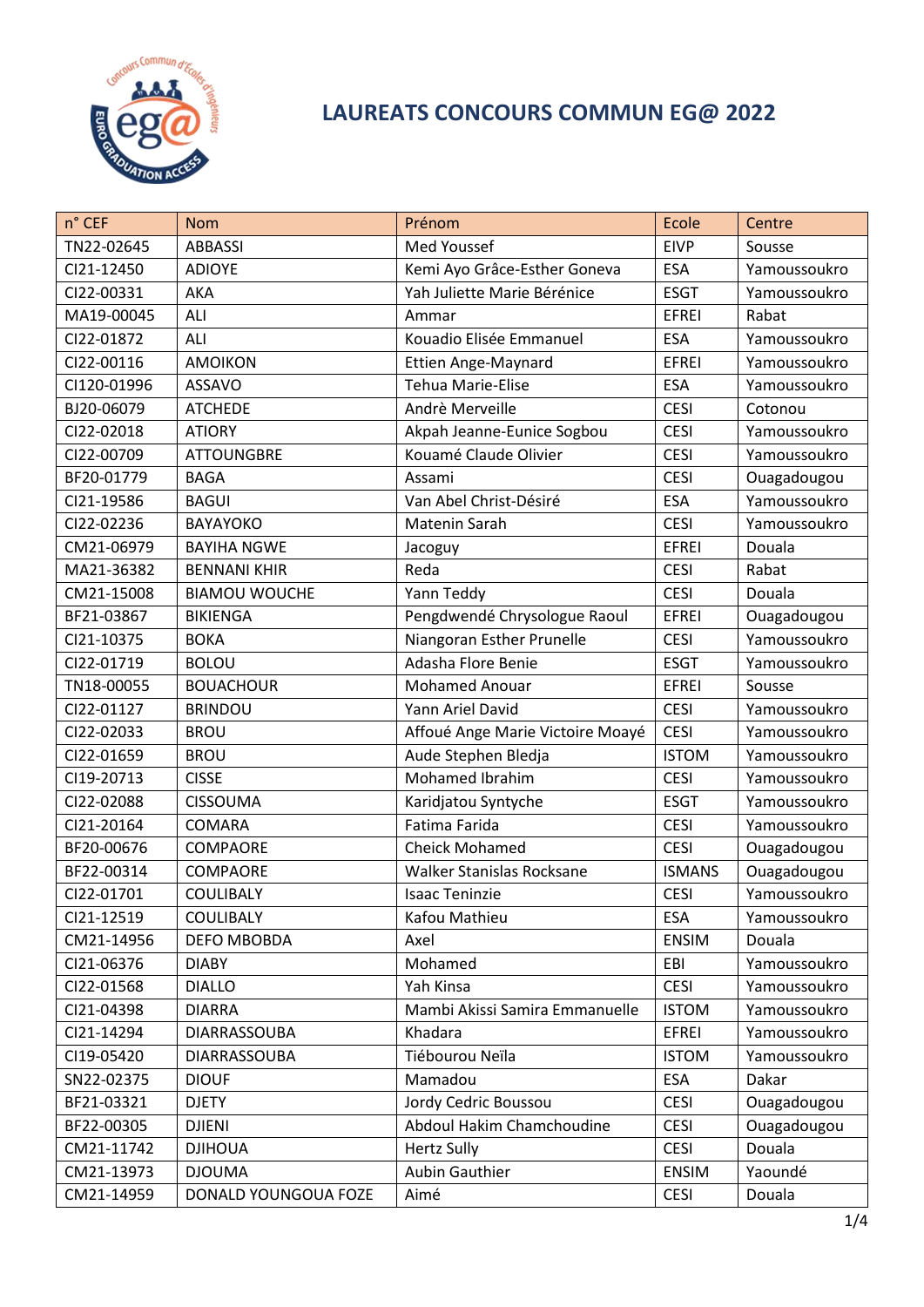| CI19-17099 | <b>DRIE</b>           | Marie-Josiane Astrid             | <b>ISMANS</b> | Yamoussoukro |
|------------|-----------------------|----------------------------------|---------------|--------------|
| CM21-03626 | <b>DZEUGUEU</b>       | Claude Bernard                   | <b>CESI</b>   | Douala       |
| CI22-01530 | <b>EGUE</b>           | Funmilola Priscilla Marie-Grâce  | <b>CESI</b>   | Abidjan      |
| CI22-01750 | <b>EHOUMAN</b>        | Lauraine Esther Leaticia Daliana | <b>EIVP</b>   | Yamoussoukro |
| MA22-04831 | <b>ELAKKAL</b>        | Oumaima                          | <b>CESI</b>   | Rabat        |
| CM22-02103 | <b>EYANGO BEHENG</b>  | Jean Junior                      | <b>CESI</b>   | Douala       |
| CI22-01743 | <b>FANE</b>           | Leïla Mousso Doh                 | ESA           | Yamoussoukro |
| CI22-00310 | <b>FOFANA</b>         | Ibrahima                         | <b>CESI</b>   | Yamoussoukro |
| CM21-15092 | <b>FOKAM SOUPGOUI</b> | Guy-Landry                       | <b>CESI</b>   | Douala       |
| CM21-16800 | <b>FOTO SAAKOU</b>    | Jery Khenson                     | <b>CESI</b>   | Douala       |
| CM21-15014 | <b>FOTSO MATCHI</b>   | Daphné Moesha                    | <b>CESI</b>   | Douala       |
| CI22-00108 | <b>GNAMOU</b>         | Hamba Fatiman                    | <b>CESI</b>   | Yamoussoukro |
| CM21-03551 | <b>GOUNE DADA</b>     | Serena Audrey                    | <b>EIVP</b>   | Douala       |
| CI22-01090 | <b>GUEI</b>           | Dithin Floriane Marie Esther     | <b>CESI</b>   | Yamoussoukro |
| BF21-02596 | <b>HIEN</b>           | Teradar Léandre                  | <b>CESI</b>   | Ouagadougou  |
| CI22-01031 | <b>KADJO</b>          | N'Guessan Marie Madeleine        | <b>ESGT</b>   | Yamoussoukro |
|            |                       | <b>Colombe Ouandete</b>          |               |              |
| CI22-00626 | <b>KAMARA</b>         | Tiemoko Habib                    | <b>ESGT</b>   | Yamoussoukro |
| CM21-15026 | <b>KAMGANG MOMBOU</b> | Joyce Theresa                    | <b>CESI</b>   | Douala       |
| Ci22-01413 | KAMISSOKO             | Aya Ramy Blanche Roxane          | <b>ISMANS</b> | Yamoussoukro |
| CI20-00653 | KAMSSOKO              | Aicha Eunice                     | <b>ESGT</b>   | Yamoussoukro |
| BF21-04063 | <b>KANAZOE</b>        | Issiaka                          | <b>CESI</b>   | Ouagadougou  |
| CI21-04597 | <b>KANTE</b>          | Adama                            | <b>CESI</b>   | Abidjan      |
| CI22-01571 | <b>KANTE</b>          | Soumahoro Mouhamed               | ESA           | Yamoussoukro |
| CI22-01536 | KARIDIOULA            | André Floren                     | <b>CESI</b>   | Yamoussoukro |
| CI22-01239 | <b>KAYE</b>           | Sie Achille Legrand              | <b>EIVP</b>   | Yamoussoukro |
| CI22-01560 | <b>KEITA</b>          | Cheick                           | <b>EFREI</b>  | Yamoussoukro |
| CM21-15025 | <b>KENFACK</b>        | Joyce D                          | <b>CESI</b>   | Douala       |
| CM22-01015 | <b>KENNE FOZIE</b>    | <b>Franck Abdiel</b>             | <b>EFREI</b>  | Yaoundé      |
| TN21-26264 | <b>KHALED</b>         | Refka                            | <b>CESI</b>   | Sousse       |
| CI21-19352 | <b>KOBLAN</b>         | <b>Egue Emmanuel Thierry</b>     | <b>ENSIM</b>  | Yamoussoukro |
| CI21-16106 | <b>KOFFI</b>          | Grâce Emmanuela N'Guessan        | EBI           | Yamoussoukro |
| CI22-01191 | <b>KOFFI</b>          | <b>Maryline Canderole</b>        | EBI           | Yamoussoukro |
| CI22-17659 | <b>KOFFI</b>          | Grâce Eudoxie                    | ESA           | Yamoussoukro |
| CI22-01049 | <b>KOFFI</b>          | Kan Jeriel Israël                | <b>ESA</b>    | Yamoussoukro |
| CI22-01993 | <b>KONAN</b>          | Kouamé Illan Aymar               | <b>ENSIM</b>  | Yamoussoukro |
| CI22-01073 | <b>KONE</b>           | Yacouba                          | <b>CESI</b>   | Abidjan      |
| CI22-01267 | <b>KONE</b>           | Yafon Nadiya Sarah               | <b>EFREI</b>  | Yamoussoukro |
| CI22-01792 | <b>KONE</b>           | Sefihait Ayman-Hicham            | <b>EFREI</b>  | Yamoussoukro |
| CI22-01136 | <b>KONE</b>           | Lya-Yann Christian               | ESA           | Yamoussoukro |
| CI21-19688 | <b>KOUA</b>           | Koffi Christian Bernard          | <b>CESI</b>   | Yamoussoukro |
| CI21-04302 | <b>KOUA</b>           | Manzan Marie Jeanne              | <b>ESA</b>    | Yamoussoukro |
| CI22-00839 | <b>KOUADIO</b>        | Koffi Amour Tresor               | <b>CESI</b>   | Yamoussoukro |
| CI22-01989 | <b>KOUADIO</b>        | Christ Ivane Kacou               | <b>ESGT</b>   | Yamoussoukro |
| CI22-20121 | <b>KOUASSI</b>        | Moaye Grâce Eliel                | <b>CESI</b>   | Yamoussoukro |
| CI21-20161 | <b>KOUASSI</b>        | Adjoussou Carlos                 | <b>CESI</b>   | Yamoussoukro |
| CI22-01586 | <b>KOUASSI</b>        | Blé Marie Alanne Leslie          | <b>EFREI</b>  | Yamoussoukro |
| CM21-14997 | KOUEMO DJOMKOUE       | Marlène                          | <b>CESI</b>   | Douala       |
| BJ21-06960 | <b>KOUKOUI</b>        | Yabo Eriré Herwiline Marie-Paule | <b>ESGT</b>   | Cotonou      |
| CM22-02994 | <b>KOWO KONMENECK</b> | Mathurin Arlan                   | <b>CESI</b>   | Douala       |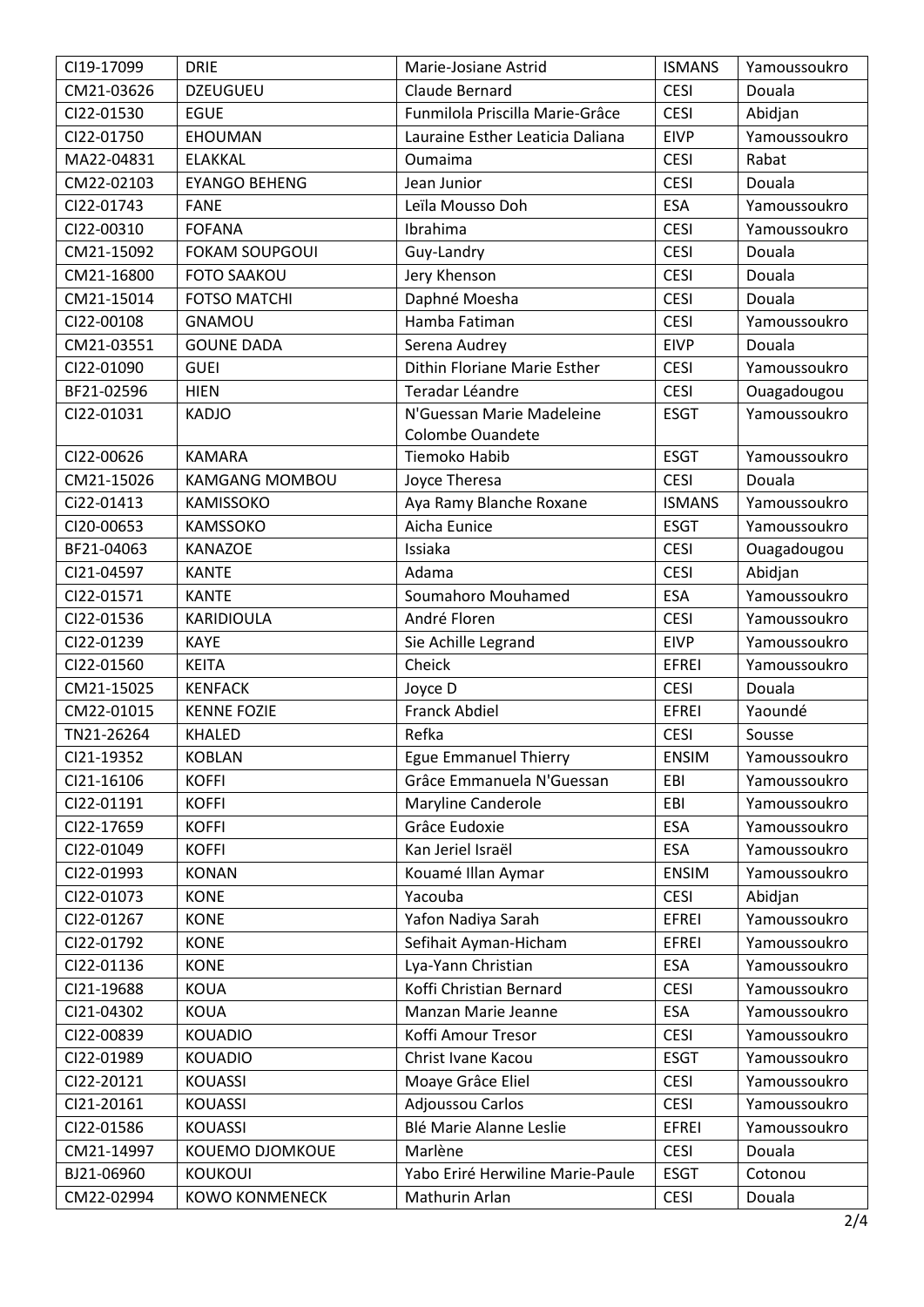| BF22-00450 | LANKOANDE                | Issouf                        | <b>CESI</b>   | Ouagadougou  |
|------------|--------------------------|-------------------------------|---------------|--------------|
| BF21-03057 | MAHAMIDOU                | Ibrahima                      | <b>ESGT</b>   | Ouagadougou  |
|            | ABDOULKADER              |                               |               |              |
| CM21-14977 | MASSAH TEUTIO            | <b>Michel Gabin</b>           | <b>CESI</b>   | Douala       |
| CM21-15107 | <b>MBALA NDOH</b>        | Marie Ange Sonia              | <b>ENSIM</b>  | Douala       |
| CI22-01238 | <b>MEA</b>               | Mounou Akoua Grace-Marie      | <b>CESI</b>   | Yamoussoukro |
| CM21-14960 | MOLAK TCHUMTCHOUA        | <b>Wilfried Borel</b>         | <b>CESI</b>   | Douala       |
| CM21-10179 | <b>MONJI MVUH</b>        | Samuel Eddy Natanael          | <b>EFREI</b>  | Douala       |
| CI22-01562 | <b>NADAUD</b>            | Jacques Emmanuel Désiré       | <b>CESI</b>   | Yamoussoukro |
| CM21-15021 | NANA KAMDEM              | <b>Franc Patient</b>          | <b>ISMANS</b> | Douala       |
| CM22-00544 | <b>NANFACK</b>           | <b>Adriano Manuel</b>         | <b>ISMANS</b> | Douala       |
| CM21-13117 | <b>NAOUSSI DJOUMESSI</b> | Grâce Daniella                | <b>ITECH</b>  | Yaoundé      |
| CM21-15977 | NGAMALEU NGALEU          | Yann Kevin                    | <b>CESI</b>   | Douala       |
| TN21-23927 | N'GOUARI GANA ABDOU      | <b>Bachir</b>                 | <b>CESI</b>   | Sousse       |
| CM21-14981 | NGUEPDJOP                | Desmon Joseph Ivon            | <b>CESI</b>   | Douala       |
| CI22-02000 | N'GUESSAN                | Yédidia Marie-Alexandre       | <b>ESGT</b>   | Yamoussoukro |
| TN22-00053 | <b>NGUEYAP MADAVE</b>    | Condoleezer Isabelle Karol    | <b>CESI</b>   | Sousse       |
| BF21-03363 | <b>NIAMBA</b>            | Beugre Okess Emmanuel         | <b>CESI</b>   | Ouagadougou  |
| CM21-16820 | NINTCHEU NINTCHEU TIANI  | Patrick Léandre               | <b>CESI</b>   | Douala       |
| CM21-15005 | NITCHEU WELEDJI          | Georges Hill                  | <b>CESI</b>   | Douala       |
| CM21-15018 | NJIMGBAMBOUE LAMERE      | Yvan Laurent                  | <b>ENSIM</b>  | Douala       |
| CM22-02477 | <b>NKOMSI</b>            | Paul Junior                   | <b>ISTOM</b>  | Yaoundé      |
| CM21-11762 | <b>NOUBOM TINKEU</b>     | Michelle d'Or                 | <b>EFREI</b>  | Yaoundé      |
| CM22-00061 | NZOKOU TAKOUJU           | Franck Joël                   | <b>CESI</b>   | Douala       |
| CI22-01431 | <b>OKPEKON</b>           | Chatenay Prunelle             | <b>ESGT</b>   | Yamoussoukro |
| CM21-15036 | <b>OMGBA</b>             | Alain Blaise                  | <b>CESI</b>   | Douala       |
| CI22-01295 | <b>OUEDRAOGO</b>         | Aboubakar                     | <b>CESI</b>   | Yamoussoukro |
| CM21-04597 | <b>PECK</b>              | Patrice Alan                  | <b>CESI</b>   | Douala       |
| CI22-00323 | SAGARA                   | Awa                           | <b>ESGT</b>   | Yamoussoukro |
| CI22-00222 | SALAMI                   | Al Matin Oyeleke Omotosho     | <b>ISTOM</b>  | Abidjan      |
| BF21-02244 | SANOGO                   | Kassoum                       | <b>ENSIM</b>  | Ouagadougou  |
| CM21-15129 | SELINOU TCHEMWE          | Clément                       | <b>ISMANS</b> | Douala       |
| CI20-17097 | <b>SILUE</b>             | Campbel Ibrahim Foungnigue    | <b>CESI</b>   | Yamoussoukro |
| CI20-09957 | <b>SILUE</b>             | Sionkaman Awa Laetitia        | <b>ISTOM</b>  | Yamoussoukro |
| CM21-14986 | SINGUEU NANDA            | Natacha Audrey                | <b>EFREI</b>  | Douala       |
| CM22-02110 | SOHTCHA TCHETCHOUA       | <b>Franck Eddie</b>           | <b>CESI</b>   | Douala       |
| CI20-19081 | SORO                     | Kazie Ismaël                  | <b>CESI</b>   | Yamoussoukro |
| BF22-00248 | SORY                     | Siriki                        | <b>ISMANS</b> | Ouagadougou  |
| CI22-01445 | SOUMAHORO                | Ousmane                       | ESA           | Yamoussoukro |
| BF21-02858 | SOURABIE                 | Kamon Ayrton Mandéla Prosper- | <b>EFREI</b>  | Ouagadougou  |
|            |                          | Adrien                        |               |              |
| CI22-01987 | SYLLA                    | Alimata Rouhanata             | ESA           | Yamoussoukro |
| CM21-14971 | <b>TAKAM TENE</b>        | Raph André                    | <b>EFREI</b>  | Douala       |
| CM21-06862 | <b>TALLE TONNANG</b>     | Ulrich Dolvido                | <b>CESI</b>   | Douala       |
| CM21-14234 | <b>TANEFOUO NOFFE</b>    | Ange                          | <b>ESA</b>    | Yaoundé      |
| CI19-12574 | <b>TANOH</b>             | Williams Ulrich               | <b>ESGT</b>   | Yamoussoukro |
| CM21-13976 | <b>TAPTCHOU DANZOUE</b>  | Prince Gédeon                 | EFREI         | Yaoundé      |
| CM21-13247 | <b>TAYA TIAKOU</b>       | Madeleine Leslie              | <b>EFREI</b>  | Yaoundé      |
| CM21-15020 | <b>TAYOU</b>             | Aristide Loïc                 | <b>ISMANS</b> | Douala       |
| CM20-10922 | <b>TAYOU MODJO</b>       | Hanniel Phanuel               | <b>EFREI</b>  | Douala       |